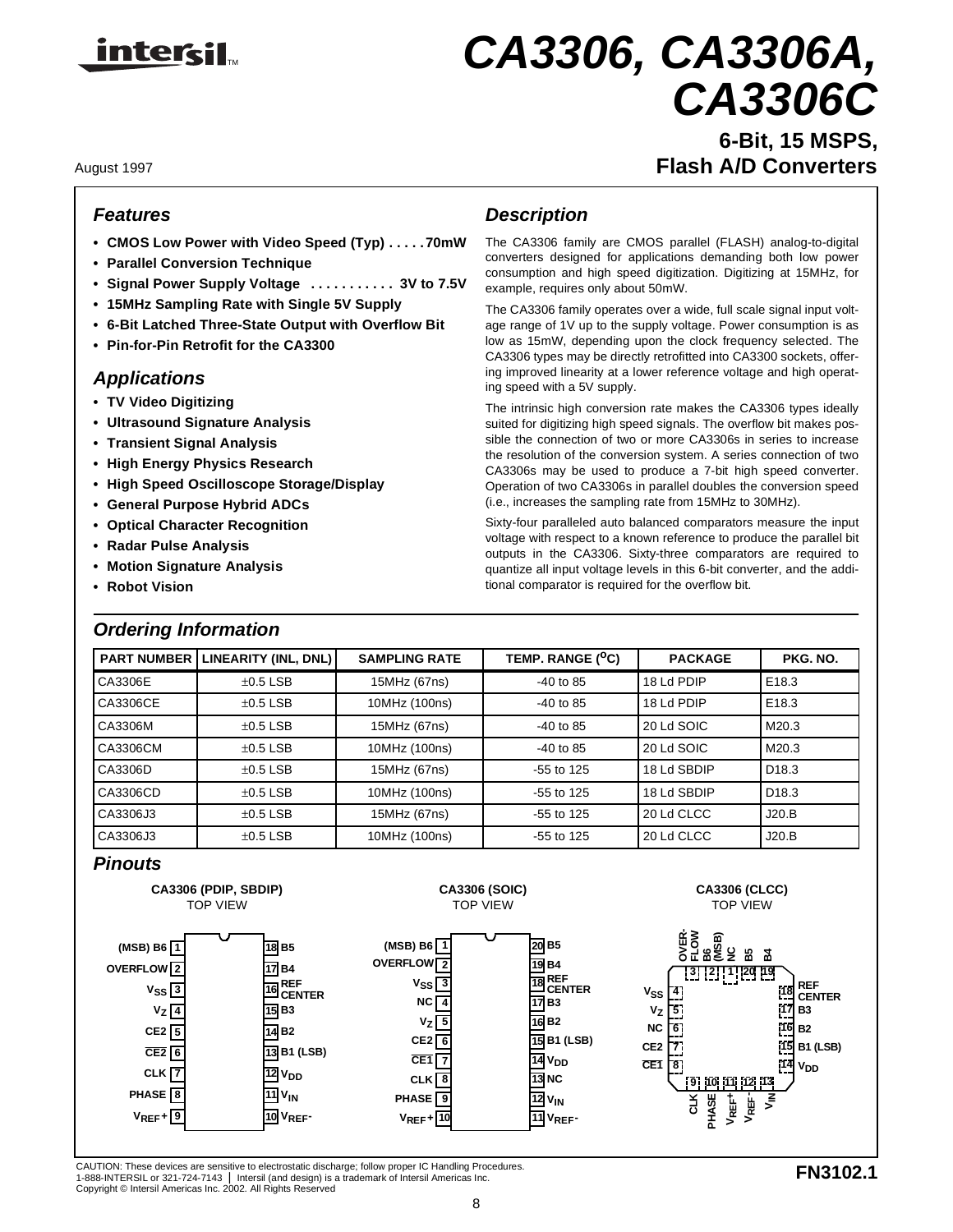

*Typical Application Circuit*

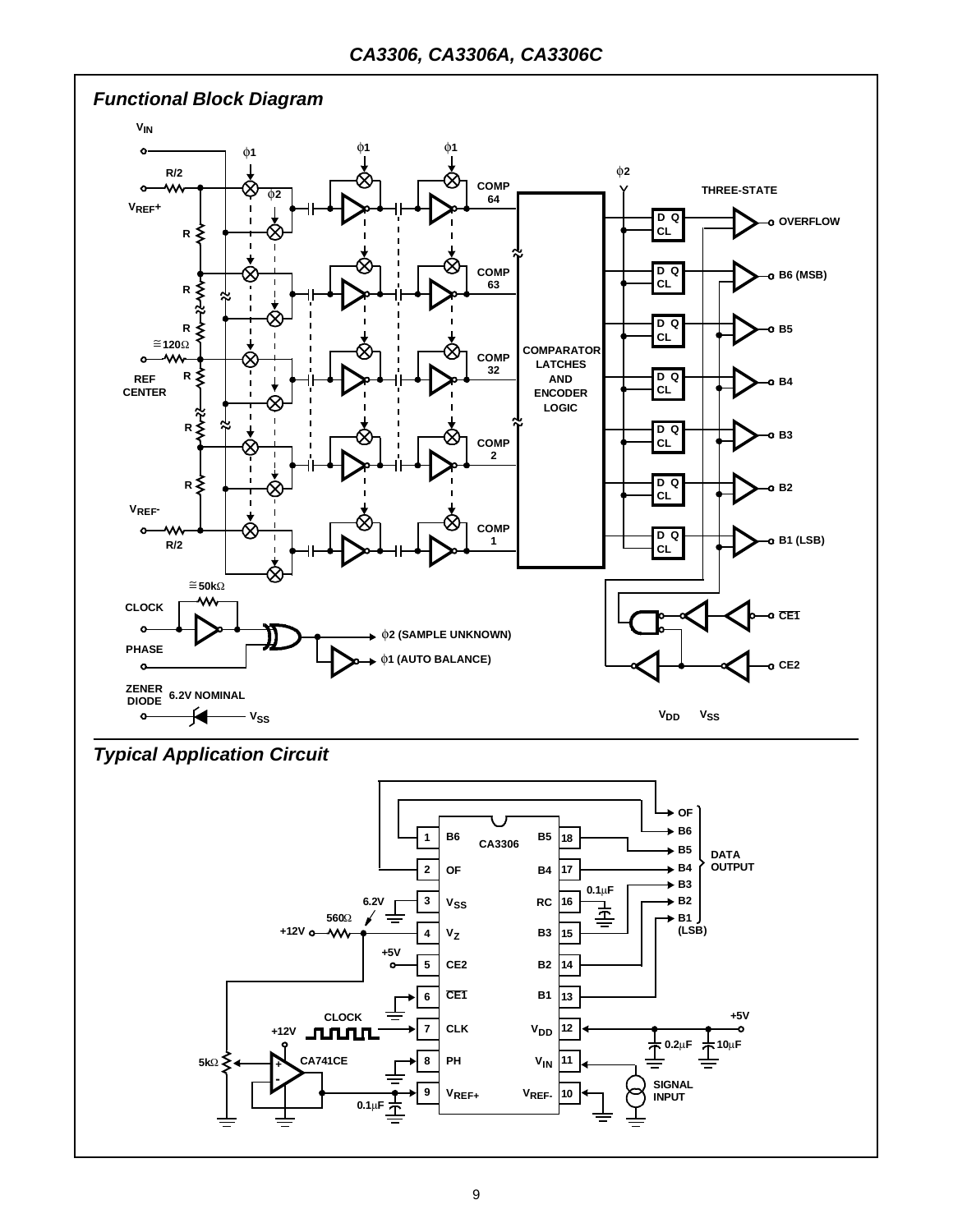#### Absolute Maximum Ratings **Thermal Information**

| DC Supply Voltage Range, V <sub>DD</sub> |
|------------------------------------------|
|                                          |
| Input Voltage Range                      |
|                                          |
| DC Input Current                         |
|                                          |
|                                          |

#### **Operating Conditions**

| Supply Voltage Range 3V to 8V                |  |
|----------------------------------------------|--|
| Temperature Range $(T_A)$                    |  |
| Ceramic Package (D Suffix) 55°C to 125°C     |  |
| Plastic Package (E or M Suffix) 40°C to 85°C |  |

| Thermal Resistance (Typical, Note 1)                                      | $\theta$ JA ( <sup>O</sup> C/W) $\theta$ JC ( <sup>O</sup> C/W) |     |
|---------------------------------------------------------------------------|-----------------------------------------------------------------|-----|
| SBDIP Package                                                             | 75                                                              | 24  |
| PDIP Package                                                              | 95                                                              | N/A |
| SOIC Package                                                              | 115                                                             | N/A |
|                                                                           | 80                                                              | 28  |
| Maximum Junction Temperature                                              |                                                                 |     |
|                                                                           |                                                                 |     |
|                                                                           |                                                                 |     |
| Maximum Storage Temperature Range 65 <sup>o</sup> C to 150 <sup>o</sup> C |                                                                 |     |
| Maximum Lead Temperature (Soldering 10s). 300 <sup>o</sup> C              |                                                                 |     |
| (SOIC - Lead Tips Only)                                                   |                                                                 |     |

*CAUTION: Stresses above those listed in "Absolute Maximum Ratings" may cause permanent damage to the device. This is a stress only rating and operation of the device at these or any other conditions above those indicated in the operational sections of this specification is not implied.*

NOTE:

1.  $\theta_{JA}$  is measured with the component mounted on an evaluation PC board in free air.

**Electrical Specifications**  $T_A = 25^{\circ}$ C, V<sub>DD</sub> = 5V, V<sub>REF</sub>+ = 4.8V, V<sub>SS</sub> = V<sub>REF</sub>- = GND, Clock = 15MHz Square Wave for CA3306 or CA3306A, 10MHz for CA3306C

| <b>PARAMETER</b>                                                    |                 | <b>MIN</b><br><b>TEST CONDITIONS</b> |                | <b>TYP</b>               | <b>MAX</b>               | <b>UNITS</b> |  |
|---------------------------------------------------------------------|-----------------|--------------------------------------|----------------|--------------------------|--------------------------|--------------|--|
| <b>SYSTEM PERFORMANCE</b>                                           |                 |                                      |                |                          |                          |              |  |
| Resolution                                                          |                 |                                      | 6              | $\overline{\phantom{a}}$ | $\overline{\phantom{a}}$ | <b>Bits</b>  |  |
| Integral Linearity Error, INL                                       | CA3306, CA3306C |                                      |                | $\pm 0.25$               | ±0.5                     | <b>LSB</b>   |  |
|                                                                     | CA3306A         |                                      | $\blacksquare$ | $\pm 0.2$                | ±0.25                    | <b>LSB</b>   |  |
| Differential Linearity Error,                                       | CA3306, CA3306C |                                      |                | ±0.25                    | ±0.5                     | <b>LSB</b>   |  |
| <b>DNL</b>                                                          | CA3306A         |                                      |                | ±0.2                     | ±0.25                    | <b>LSB</b>   |  |
| Offset Error (Unadjusted)                                           | CA3306, CA3306C | (Note 1)                             |                | ±0.5                     | ±1                       | <b>LSB</b>   |  |
|                                                                     | CA3306A         |                                      |                | ±0.25                    | ±0.5                     | <b>LSB</b>   |  |
| Gain Error (Unadjusted)                                             | CA3306, CA3306C | (Note 2)                             |                | ±0.5                     | ±1                       | <b>LSB</b>   |  |
|                                                                     | CA3306A         |                                      |                | ±0.25                    | ±0.5                     | <b>LSB</b>   |  |
| Gain Temperature Coefficient                                        |                 |                                      | $\blacksquare$ | $+0.1$                   | $\overline{a}$           | $mV/{}^{0}C$ |  |
| Offset Temperature Coefficient                                      |                 |                                      | $\overline{a}$ | $-0.1$                   | ÷,                       | $mV/{}^{0}C$ |  |
| DYNAMIC CHARACTERISTICS (Input Signal Level 0.5dB Below Full Scale) |                 |                                      |                |                          |                          |              |  |
| Maximum Conversion Speed                                            | CA3306C         |                                      | 10             | 13                       | $\blacksquare$           | <b>MSPS</b>  |  |
|                                                                     | CA3306, CA3306A |                                      | 15             | 20                       | $\blacksquare$           | <b>MSPS</b>  |  |
| Maximum Conversion Speed                                            | CA3306C         | (Note 4)                             | 12             |                          |                          | <b>MSPS</b>  |  |
|                                                                     | CA3306, CA3306A | $\phi$ 1, $\phi$ 2 $\geq$ Minimum    | 18             | $\blacksquare$           | $\blacksquare$           | <b>MSPS</b>  |  |
| Allowable Input Bandwidth                                           |                 | (Note 4)                             | DC             |                          | f <sub>CLOCK/2</sub>     | <b>MHz</b>   |  |
| -3dB Input Bandwidth                                                |                 |                                      | $\blacksquare$ | 30                       |                          | <b>MHz</b>   |  |
| Signal to Noise Ratio, SNR                                          |                 | $f_S = 15 MHz$ , $f_{IN} = 100kHz$   |                | 34.6                     |                          | dB           |  |
| $=\frac{RMSSignal}{RMSNoise}$                                       |                 | $f_S = 15 MHz$ , $f_{IN} = 5 MHz$    | $\blacksquare$ | 33.4                     | $\blacksquare$           | dB           |  |
| Signal to Noise Ratio, SINAD                                        |                 | $f_S = 15$ MHz, $f_{IN} = 100$ kHz   | $\overline{a}$ | 34.2                     | $\overline{\phantom{a}}$ | dВ           |  |
| RMSSignal<br>= RMSNoise+Distortion                                  |                 | $f_S = 15 MHz$ , $f_{IN} = 5 MHz$    | $\blacksquare$ | 29.0                     | $\blacksquare$           | dB           |  |
| <b>Total Harmonic Distortion, THD</b>                               |                 | $f_S = 15$ MHz, $f_{IN} = 100$ kHz   |                | $-46.0$                  |                          | dBc          |  |
|                                                                     |                 | $fS = 15 MHz$ , $fIN = 5 MHz$        | $\blacksquare$ | $-30.0$                  | $\blacksquare$           | dBc          |  |
| Effective Number of Bits, ENOB                                      |                 | $f_S = 15$ MHz, $f_{IN} = 100$ kHz   | $\blacksquare$ | 5.5                      | $\blacksquare$           | <b>Bits</b>  |  |
|                                                                     |                 | $f_S = 15$ MHz, $f_{IN} = 5$ MHz     | $\blacksquare$ | 4.5                      | ٠                        | <b>Bits</b>  |  |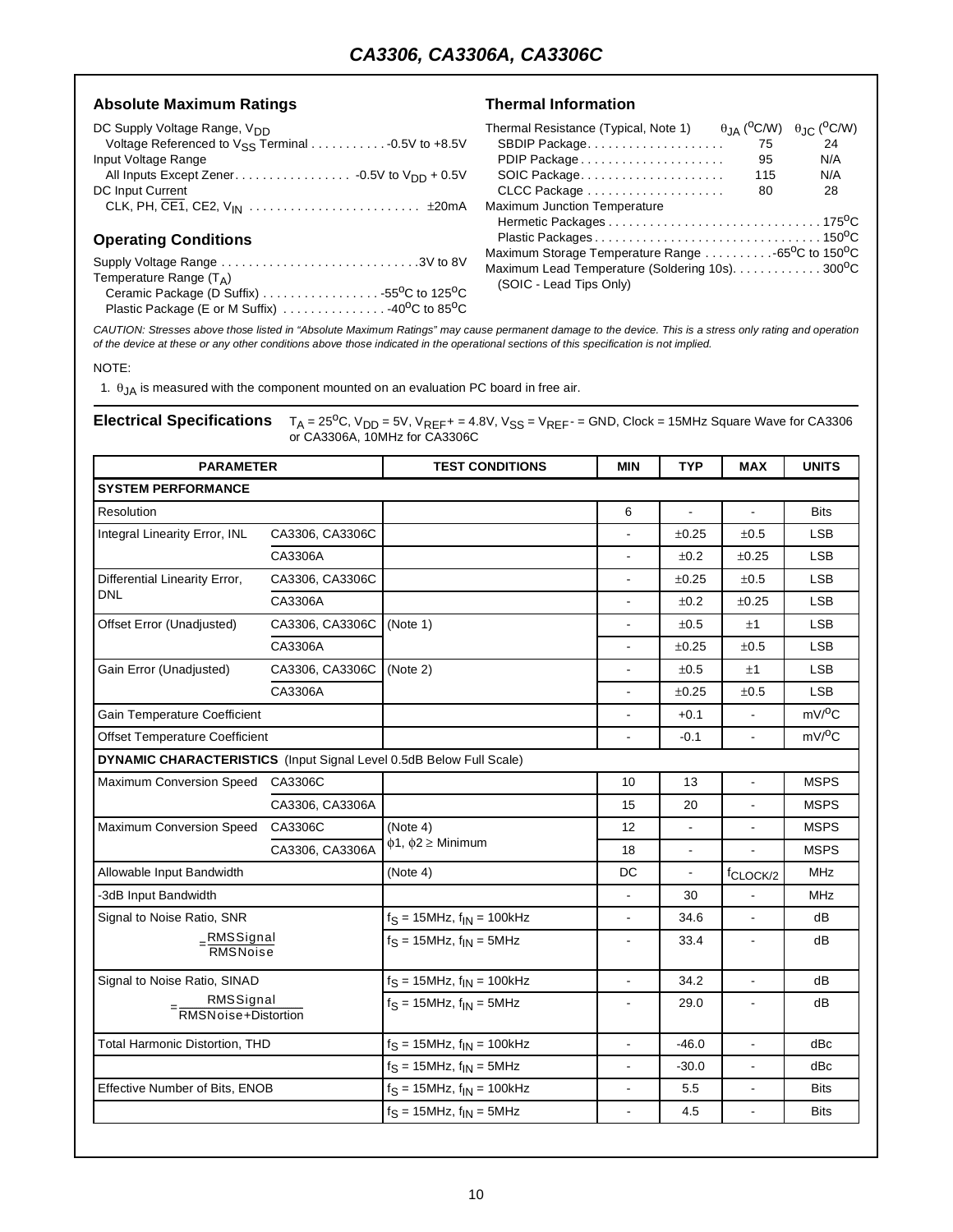**Electrical Specifications**  $T_A = 25^{\circ}$ C, V<sub>DD</sub> = 5V, V<sub>REF</sub>+ = 4.8V, V<sub>SS</sub> = V<sub>REF</sub>- = GND, Clock = 15MHz Square Wave for CA3306 or CA3306A, 10MHz for CA3306C **(Continued)**

| <b>PARAMETER</b>                        |                                                    | <b>TEST CONDITIONS</b>               | <b>MIN</b>               | <b>TYP</b>               | MAX                      | <b>UNITS</b>      |  |
|-----------------------------------------|----------------------------------------------------|--------------------------------------|--------------------------|--------------------------|--------------------------|-------------------|--|
| <b>ANALOG INPUTS</b>                    |                                                    |                                      |                          |                          |                          |                   |  |
| Positive Full Scale Input Range         |                                                    | (Notes 3, 4)                         | $\mathbf{1}$             | 4.8                      | $VDD +$<br>0.5           | $\vee$            |  |
| Negative Full Scale Input Range         |                                                    | (Notes 3, 4)                         | $-0.5$                   | $\mathbf 0$              | $VDD - 1$                | $\vee$            |  |
| Input Capacitance                       |                                                    |                                      |                          | 15                       |                          | pF                |  |
| <b>Input Current</b>                    |                                                    | $V_{IN} = 4.92V, V_{DD} = 5V$        | $\blacksquare$           | ÷,                       | ±500                     | μA                |  |
| <b>INTERNAL VOLTAGE REFERENCE</b>       |                                                    |                                      |                          |                          |                          |                   |  |
| Zener Voltage                           |                                                    | $I_Z = 10mA$                         | 5.4                      | 6.2                      | 7.4                      | V                 |  |
| Zener Dynamic Impedance                 |                                                    | $I_Z = 10mA, 20mA$                   |                          | 12                       | 25                       | Ω                 |  |
| Zener Temperature Coefficient           |                                                    |                                      |                          | -0.5                     | $\overline{\phantom{0}}$ | $mV/{}^{0}C$      |  |
| <b>REFERENCE INPUTS</b>                 |                                                    |                                      |                          |                          |                          |                   |  |
| Resistor Ladder Impedance               |                                                    |                                      | 650                      | 1100                     | 1550                     | $\Omega$          |  |
| <b>DIGITAL INPUTS</b>                   |                                                    |                                      |                          |                          |                          |                   |  |
| Maximum V <sub>IN</sub> , Logic 0       |                                                    | All Digital Inputs (Note 4)          |                          |                          | 0.3x<br>V <sub>DD</sub>  | $\vee$            |  |
| Maximum V <sub>IN</sub> , Logic 1       |                                                    | All Digital Inputs (Note 4)          | 0.7x<br>V <sub>DD</sub>  |                          |                          | $\vee$            |  |
| Digital Input Current                   |                                                    | Except CLK, $V_{IN} = 0V$ , 5V<br>±1 |                          |                          |                          | μA                |  |
| Digital Input Current                   |                                                    | CLK Only                             | ±100                     | ±200                     | μA                       |                   |  |
| <b>DIGITAL OUTPUTS</b>                  |                                                    |                                      |                          |                          |                          |                   |  |
| Digital Output Three-State Leakage      |                                                    | $V_{OUT} = 0V, 5V$                   | $\blacksquare$           | ±1                       | ±5                       | μA                |  |
| Digital Output Source Current           |                                                    | $V_{OUT} = 4.6V$                     | $-1.6$                   |                          |                          | mA                |  |
| Digital Output Sink Current             |                                                    | $V_{OUT} = 0.4V$                     | 3.2                      | $\overline{\phantom{0}}$ | $\overline{\phantom{0}}$ | mA                |  |
| <b>TIMING CHARACTERISTICS</b>           |                                                    |                                      |                          |                          |                          |                   |  |
| Auto Balance Time ( $\phi$ 1)           | CA3306C                                            |                                      | 50                       |                          | $\infty$                 | ns                |  |
|                                         | CA3306, CA3306A                                    |                                      | 33                       | $\overline{a}$           | $\infty$                 |                   |  |
| Sample Time ( $\phi$ 2)                 | CA3306C                                            | (Note 4)                             | 33                       |                          | 5000                     | ns                |  |
|                                         | CA3306, CA3306A                                    |                                      | 22                       | $\blacksquare$           | 5000                     | ns                |  |
| <b>Aperture Delay</b>                   |                                                    |                                      |                          | 8                        | L.                       | ns                |  |
| Aperture Jitter                         |                                                    |                                      | $\overline{a}$           | 100                      |                          | ps <sub>p-p</sub> |  |
| Output Data Valid Delay, t <sub>D</sub> | CA3306C                                            |                                      |                          | 35                       | 50                       | ns                |  |
| CA3306, CA3306A                         |                                                    |                                      |                          | 30                       | 40                       | ns                |  |
| Output Data Hold Time, t <sub>H</sub>   |                                                    | (Note 4)                             | 15                       | 25                       | ÷,                       | ns                |  |
| Output Enable Time, tEN                 |                                                    |                                      |                          | 20                       |                          | ns                |  |
| Output Disable Time, t <sub>DIS</sub>   |                                                    |                                      | $\frac{1}{2}$            | 15                       | $\overline{\phantom{0}}$ | ns                |  |
| POWER SUPPLY CHARACTERISTICS            |                                                    |                                      |                          |                          |                          |                   |  |
|                                         | I <sub>DD</sub> Current, Refer to Figure 4 CA3306C |                                      | $\blacksquare$           | 11                       | 20                       | mA                |  |
|                                         | CA3306, CA3306A                                    |                                      | $\overline{\phantom{a}}$ | 14                       | 25                       | mA                |  |
| I <sub>DD</sub> Current                 |                                                    | Continuous $\phi$ 1                  |                          | 7.5                      | 15                       | mA                |  |

NOTES:

1. OFFSET ERROR is the difference between the input voltage that causes the 00 to 01 output code transition and (VREF+ - VREF-)/128.

2. GAIN ERROR is the difference the input voltage that causes the  $3F_{16}$  to overflow output code transition and (VREF+ - VREF-) x 127/128.

3. The total input voltage range, set by  $V_{REF}$  and  $V_{REF}$ , may be in the range of 1 to ( $V_{DD}$  + 1) V.

4. Parameter not tested, but guaranteed by design or characterization.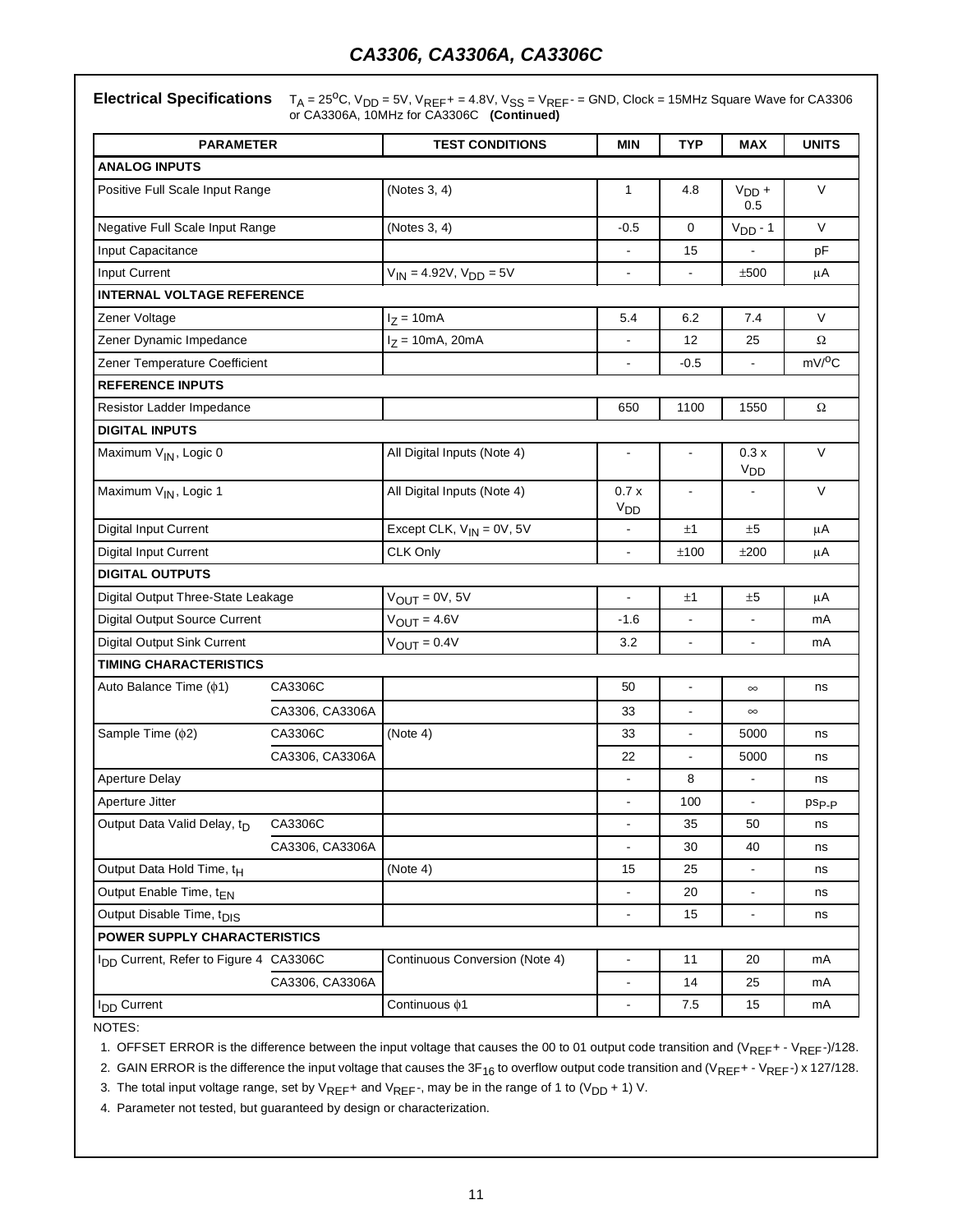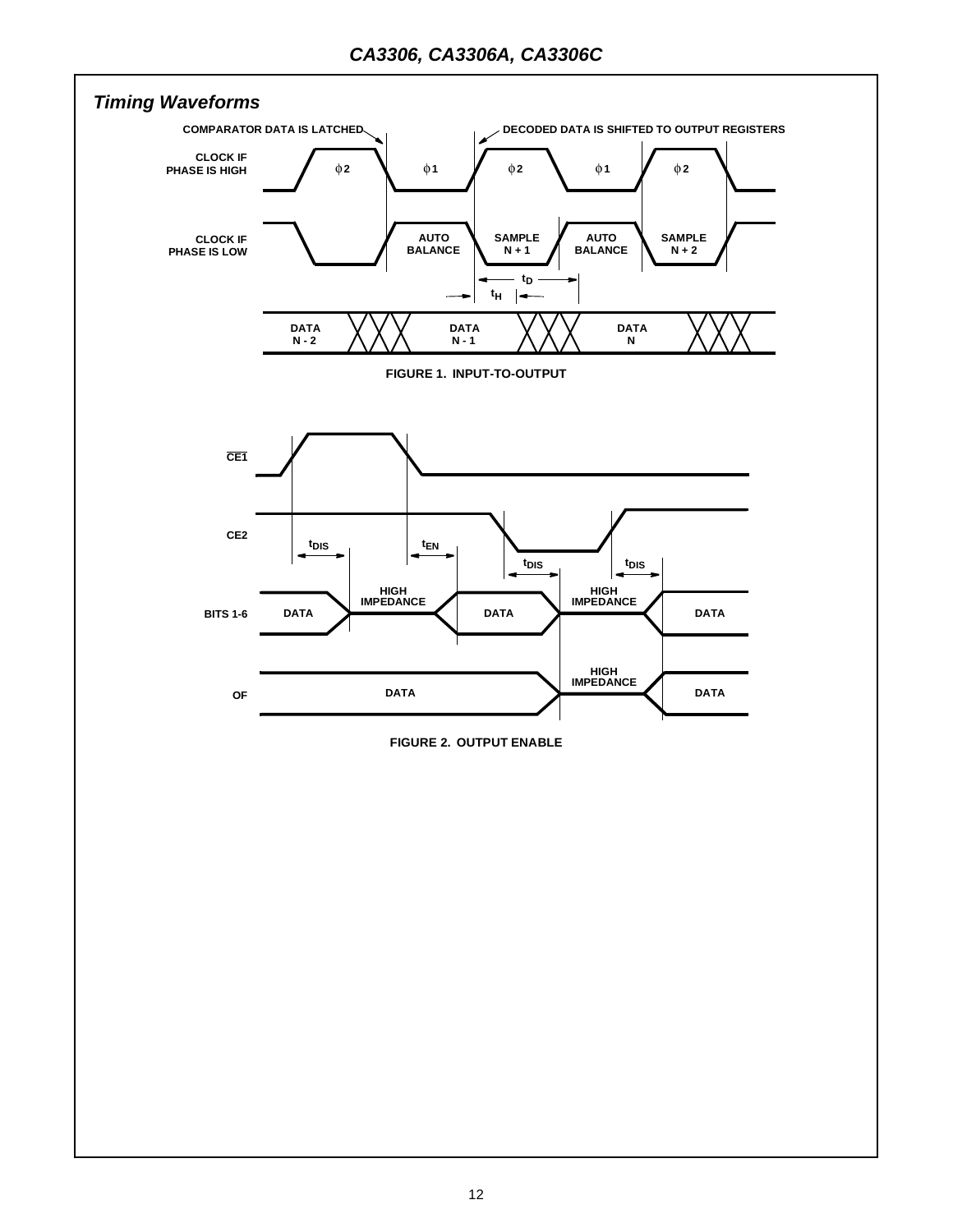

**A FUNCTION OF SUPPLY VOLTAGE**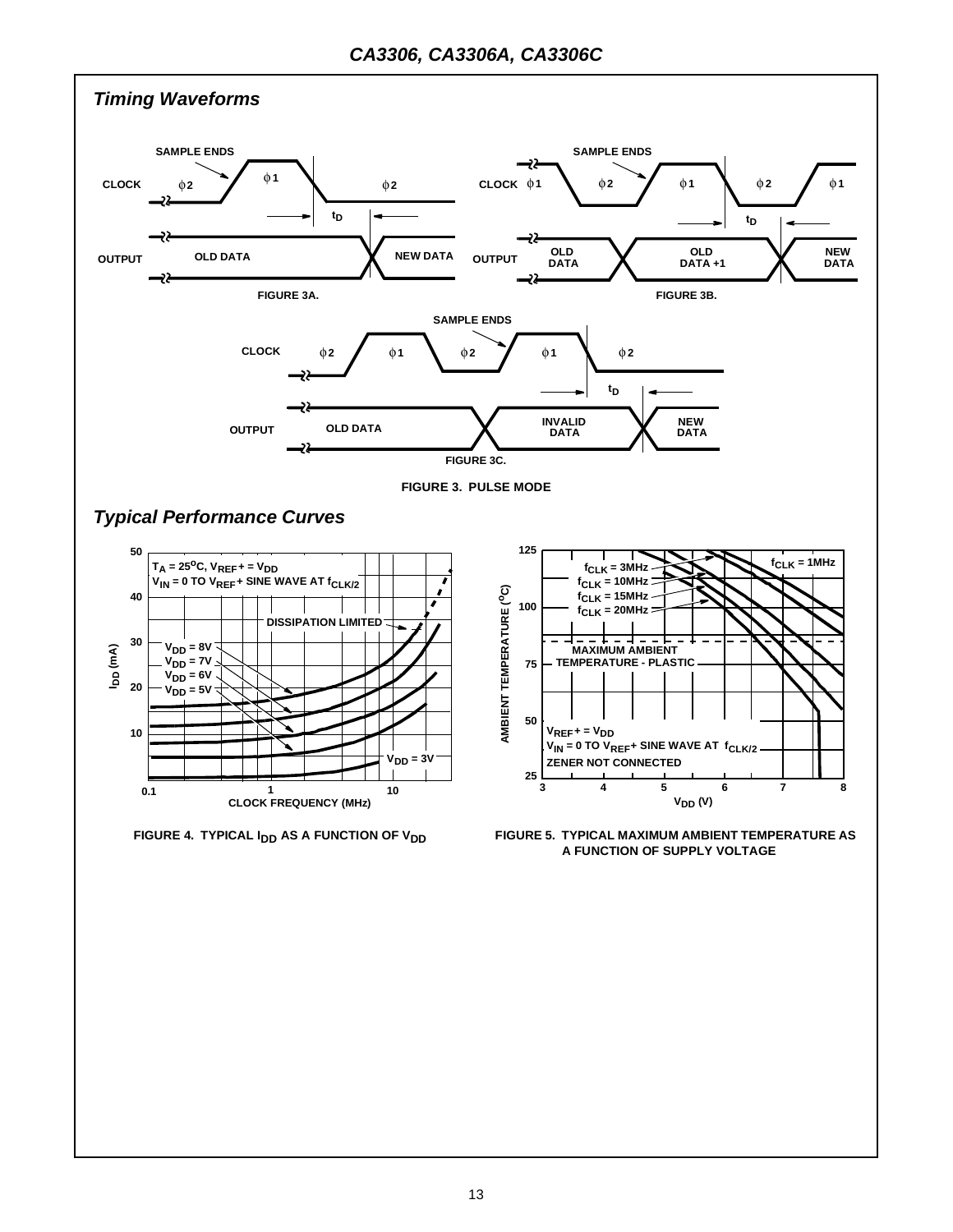# *Typical Performance Curves* **(Continued)**







**FIGURE 8. TYPICAL PEAK INPUT CURRENT AS A FUNCTION OF INPUT VOLTAGE**



**FIGURE 7. TYPICAL NON-LINEARITY AS A FUNCTION OF REFERENCE VOLTAGE**



**FIGURE 9. TYPICAL AVERAGE INPUT CURRENT AS A FUNCTION OF INPUT VOLTAGE**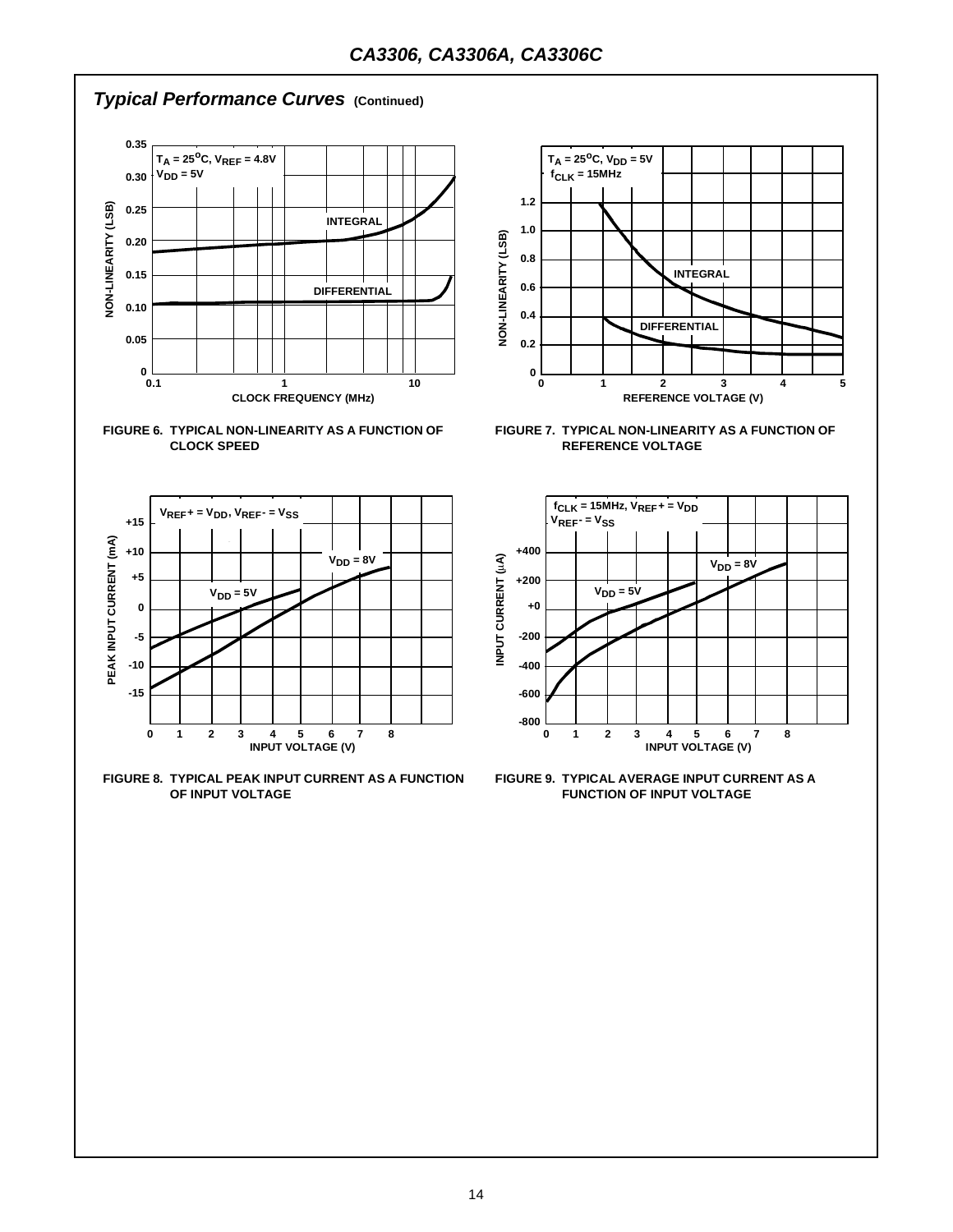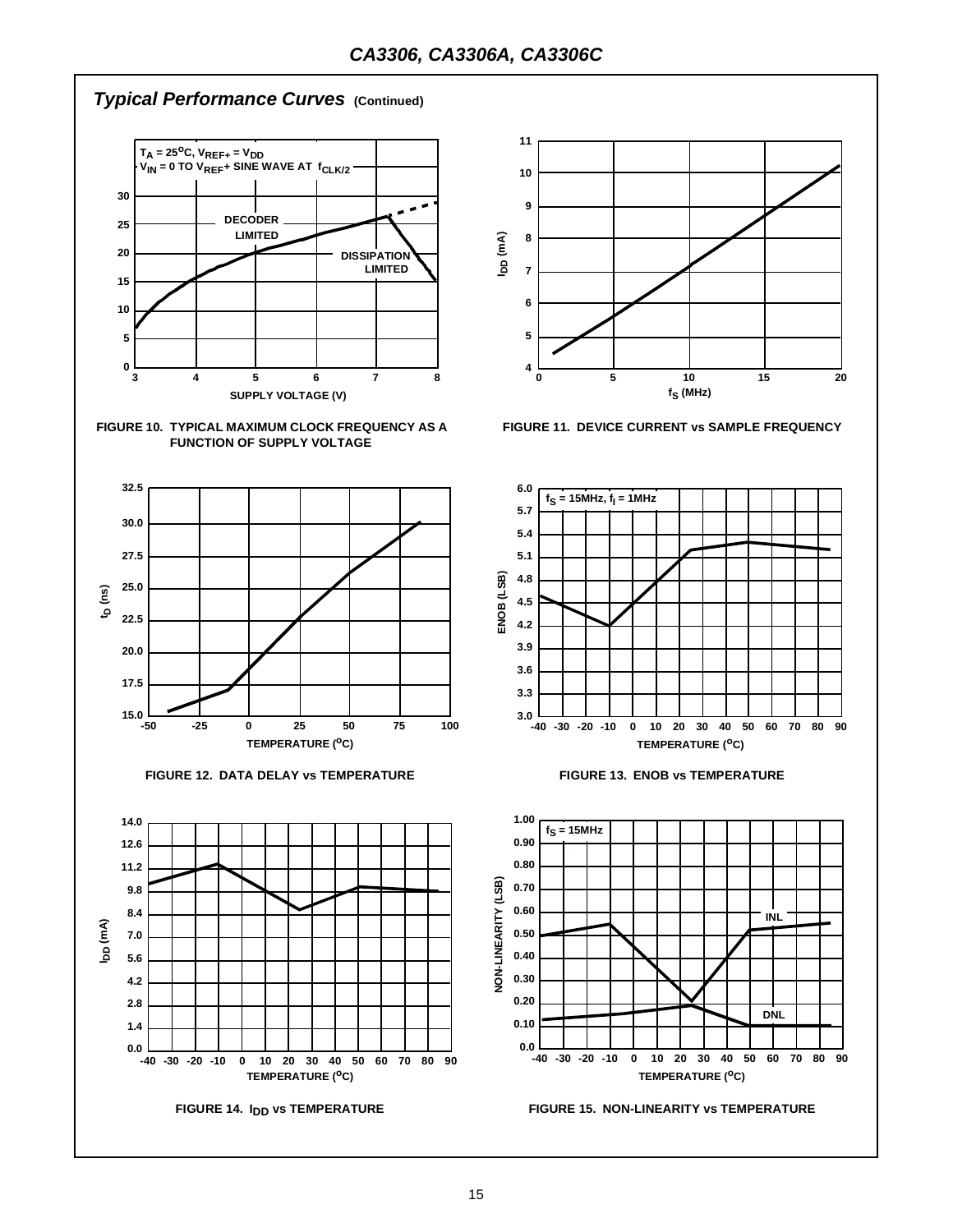# *Typical Performance Curves* **(Continued)**





# *Pin Descriptions*

|                           | <b>PIN NUMBER</b> |                 |                                                                                                                                                                    |
|---------------------------|-------------------|-----------------|--------------------------------------------------------------------------------------------------------------------------------------------------------------------|
| <b>DIP</b><br><b>SOIC</b> |                   | <b>NAME</b>     | <b>DESCRIPTION</b>                                                                                                                                                 |
| $\mathbf{1}$              | $\mathbf{1}$      | <b>B6</b>       | Bit 6, Output (MSB).                                                                                                                                               |
| $\overline{2}$            | $\overline{2}$    | <b>OF</b>       | Overflow, Output.                                                                                                                                                  |
| 3                         | 3, 4              | $V_{SS}$        | Digital Ground.                                                                                                                                                    |
| 4                         | 5                 | VZ              | Zener Reference Output.                                                                                                                                            |
| 5                         | 6                 | CE <sub>2</sub> | Three-State Output Enable Input, Active Low. See Table 1.                                                                                                          |
| 6                         | $\overline{7}$    | CE1             | Three-State Output Enable Input, Active High. See Table 1.                                                                                                         |
| $\overline{7}$            | 8                 | <b>CLK</b>      | Clock Input.                                                                                                                                                       |
| 8                         | 9                 | Phase           | Sample clock phase control input. When PHASE is low, "Sample Unknown" occurs<br>when the clock is low and "Auto Balance" occurs when the clock is high (see text). |
| 9                         | 10                | $V_{REF}+$      | Reference Voltage Positive Input.                                                                                                                                  |
| 10                        | 11                | VREF-           | Reference Voltage Negative Input.                                                                                                                                  |
| 11                        | 12                | $V_{IN}$        | Analog Signal Input.                                                                                                                                               |
| 12                        | 13, 14            | V <sub>DD</sub> | Power Supply, +5V.                                                                                                                                                 |
| 13                        | 15                | <b>B1</b>       | Bit 1, Output (LSB).                                                                                                                                               |
| 14                        | 16                | <b>B2</b>       | Bit 2, Output.                                                                                                                                                     |
| 15                        | 17                | B <sub>3</sub>  | Bit 3, Output.                                                                                                                                                     |
| 16                        | 18                | REF(CTR)        | Reference Ladder Midpoint.                                                                                                                                         |
| 17                        | 19                | <b>B4</b>       | Bit 4, Output.                                                                                                                                                     |
| 18                        | 20                | B <sub>5</sub>  | Bit 5, Output.                                                                                                                                                     |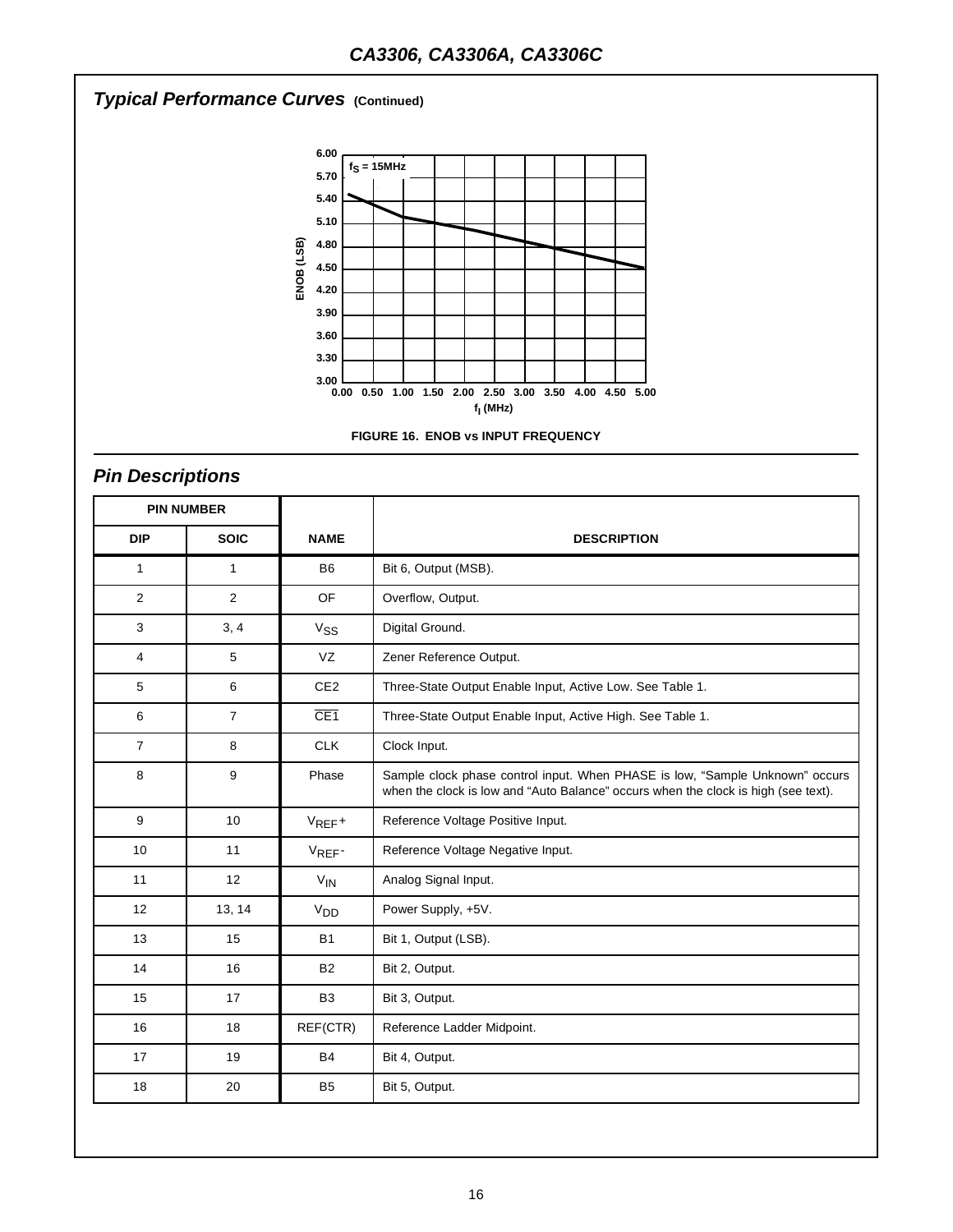# *CA3306, CA3306A, CA3306C*

| <b>TABLE 1. CHIP ENABLE TRUTH TABLE</b>      |                   |                                |                                  |                            |                          |                   |                                 |                  |                   |                   |                          |                     |
|----------------------------------------------|-------------------|--------------------------------|----------------------------------|----------------------------|--------------------------|-------------------|---------------------------------|------------------|-------------------|-------------------|--------------------------|---------------------|
|                                              | CE <sub>1</sub>   |                                | CE <sub>2</sub>                  |                            |                          | <b>B1 - B6</b>    |                                 | <b>OF</b>        |                   |                   |                          |                     |
| $\mathbf 0$                                  |                   | $\mathbf{1}$                   |                                  | Valid                      |                          | Valid             |                                 |                  |                   |                   |                          |                     |
| $\mathbf{1}$                                 |                   | $\mathbf{1}$                   |                                  | Three-State                |                          | Valid             |                                 |                  |                   |                   |                          |                     |
| X                                            |                   |                                | 0                                |                            | Three-State              |                   | Three-State                     |                  |                   |                   |                          |                     |
| $X = Don't care$                             |                   |                                |                                  |                            |                          |                   |                                 |                  |                   |                   |                          |                     |
|                                              |                   |                                |                                  |                            |                          |                   |                                 |                  |                   |                   |                          |                     |
|                                              |                   |                                |                                  | TABLE 2. OUTPUT CODE TABLE |                          |                   |                                 |                  |                   |                   |                          |                     |
|                                              |                   |                                | (NOTE 1)<br><b>INPUT VOLTAGE</b> |                            |                          |                   | <b>BINARY OUTPUT CODE (LSB)</b> |                  |                   |                   |                          |                     |
|                                              | $V_{REF}$<br>6.40 | <b>V<sub>REF</sub></b><br>5.12 | <b>VREF</b><br>4.80              | <b>VREF</b><br>3.20        |                          |                   |                                 |                  |                   |                   |                          | <b>DECIMAL</b>      |
| <b>CODE DESCRIPTION</b>                      | (V)               | (V)                            | (V)                              | (V)                        | <b>OF</b>                | <b>B6</b>         | <b>B5</b>                       | <b>B4</b>        | <b>B3</b>         | <b>B2</b>         | <b>B1</b>                | <b>COUNT</b>        |
| Zero                                         | 0.00              | 0.00                           | 0.00                             | 0.00                       | $\mathbf 0$              | 0                 | $\mathbf 0$                     | $\mathbf 0$      | $\mathbf 0$       | $\mathbf 0$       | $\mathbf 0$              | 0                   |
| 1 LSB<br>2 LSB                               | 0.10<br>0.20      | 0.08<br>0.16                   | 0.075<br>0.15                    | 0.05<br>0.10               | $\pmb{0}$<br>$\mathbf 0$ | 0<br>0            | 0<br>$\Omega$                   | 0<br>$\Omega$    | 0<br>$\Omega$     | 0<br>$\mathbf{1}$ | $\mathbf{1}$<br>$\Omega$ | 1<br>$\overline{2}$ |
|                                              |                   |                                |                                  |                            |                          |                   |                                 |                  |                   |                   |                          |                     |
|                                              |                   |                                |                                  |                            |                          |                   |                                 |                  |                   |                   |                          |                     |
|                                              |                   |                                |                                  |                            |                          |                   |                                 |                  |                   |                   |                          |                     |
| $1/2$ Full Scale - 1 LSB<br>$1/2$ Full Scale | 3.10<br>3.20      | 2.48<br>2.56                   | 2.325<br>2.40                    | 1.55<br>1.60               | 0<br>$\mathbf 0$         | 0<br>$\mathbf{1}$ | $\mathbf{1}$<br>$\mathbf 0$     | 1<br>$\mathbf 0$ | 1<br>$\pmb{0}$    | 1<br>$\mathbf 0$  | 1<br>0                   | 31<br>32            |
| $1/2$ Full Scale + 1 LSB                     | 3.30              | 2.64                           | 2.475                            | 1.65                       | $\pmb{0}$                | $\mathbf{1}$      | $\pmb{0}$                       | 0                | $\mathbf 0$       | $\mathbf 0$       | $\mathbf{1}$             | 33                  |
|                                              |                   |                                |                                  |                            |                          |                   |                                 |                  |                   |                   |                          | ٠<br>$\bullet$      |
|                                              |                   |                                |                                  |                            |                          |                   |                                 |                  |                   |                   |                          | $\bullet$           |
|                                              |                   |                                |                                  |                            |                          |                   |                                 |                  |                   |                   |                          |                     |
| Full Scale - 1 LSB<br><b>Full Scale</b>      | 6.20<br>6.30      | 4.96<br>5.04                   | 4.65<br>4.725                    | 3.10<br>3.15               | 0<br>$\mathbf 0$         | 1<br>1            | $\mathbf{1}$<br>$\mathbf{1}$    | 1<br>1           | 1<br>$\mathbf{1}$ | 1<br>1            | 0<br>1                   | 62<br>63            |
| Overflow                                     | 6.40              | 5.12                           | 4.80                             | 3.20                       | $\mathbf{1}$             | $\mathbf{1}$      | $\mathbf{1}$                    | $\mathbf{1}$     | $\mathbf{1}$      | $\mathbf{1}$      | 1                        | 127                 |

NOTE:

1. The voltages listed above are the ideal centers of each output code shown as a function of its associated reference voltage.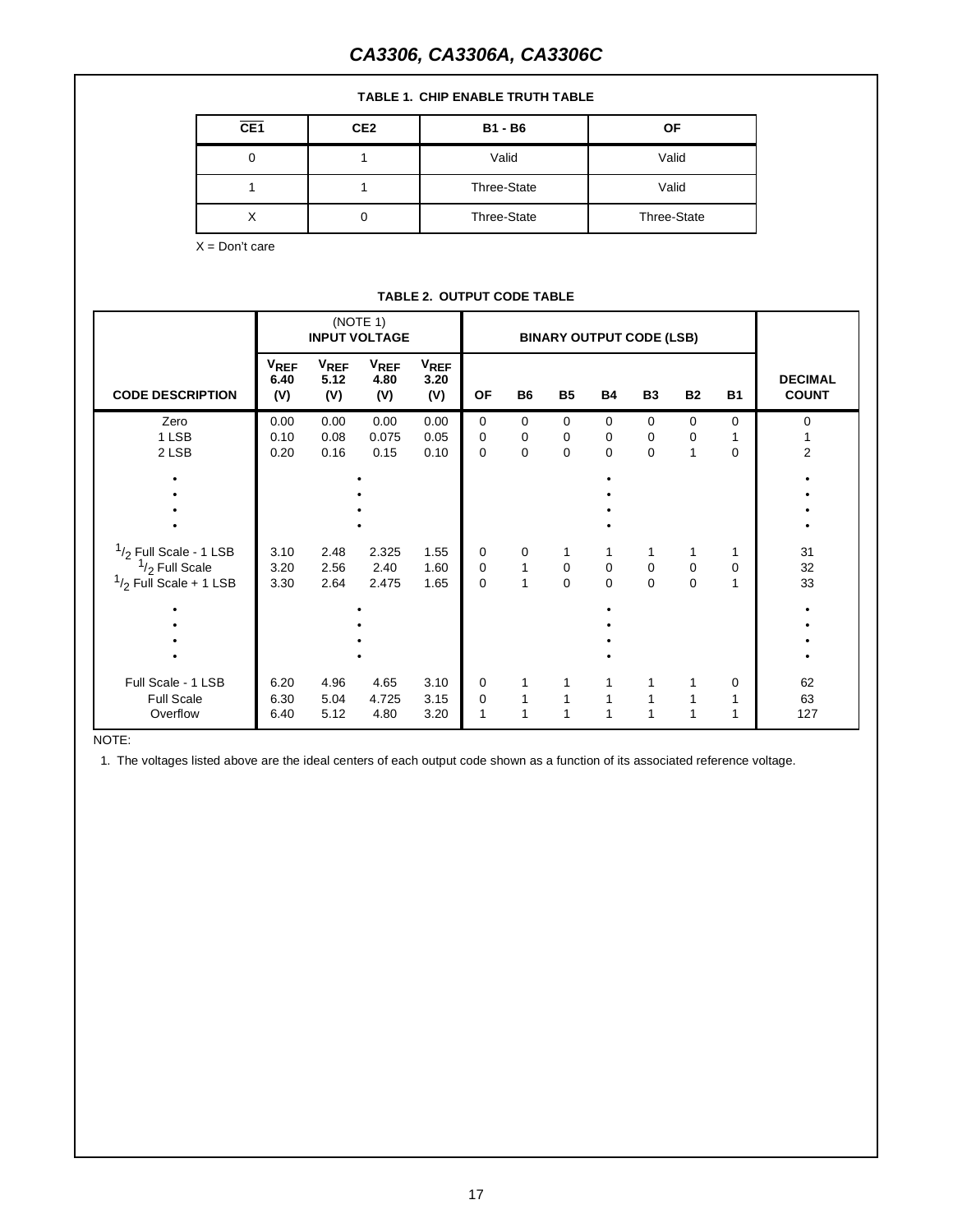#### *Device Operation*

A sequential parallel technique is used by the CA3306 converter to obtain its high speed operation. The sequence consists of the "Auto Balance" phase φ1 and the "Sample Unknown" phase φ2. (Refer to the circuit diagram.) Each conversion takes one clock cycle (see Note). With the phase control low, the "Auto Balance" (φ1) occurs during the High period of the clock cycle, and the "Sample Unknown" (φ2) occurs during the low period of the clock cycle.

During the "Auto Balance" phase, a transmission-gate switch is used to connect each of 64 commutating capacitors to their associated ladder reference tap. Those tap voltages will be as follows:

 $V_{TAP}$  (N) = [(V<sub>REF</sub>/64) x N] - [V<sub>REF</sub>/(2 x 64)]  $= V_{RFF}[(2N - 1)/126]$ 

Where:  $V_{TAP}$  (N) = reference ladder tap voltage at point N,  $V_{RFF}$  = voltage across  $V_{RFF}$ - to  $V_{RFF}$ +,  $N =$  tap number (I through 64).

NOTE: This device requires only a single-phase clock The terminology of φ1 and φ2 refers to the High and Low periods of the same clock.

The other side of the capacitor is connected to a singlestage inverting amplifier whose output is shorted to its input by a switch. This biases the amplifier at its intrinsic trip point, which is approximately,  $(V_{DD} - V_{SS})/2$ . The capacitors now charge to their associated tap voltages, priming the circuit for the next phase.

In the "Sample Unknown" phase, all ladder tap switches are opened, the comparator amplifiers are no longer shorted, and  $V_{IN}$  is switched to all 64 capacitors. Since the other end of the capacitor is now looking into an effectively open circuit, any voltage that differs from the previous tap voltage will appear as a voltage shift at the comparator amplifiers. All comparators whose tap voltages were lower than  $V_{\text{IN}}$  will drive the comparator outputs to a "low" state. All comparators whose tap voltages were higher than  $V_{IN}$  will drive the comparator outputs to a "high" state. A second, capacitorcoupled, auto-zeroed amplifier further amplifies the outputs.

The status of all these comparator amplifiers are stored at the end of this phase (φ2), by a secondary latching amplifier stage. Once latched, the status of the 64 comparators is decoded by a 64-bit 7-bit decode array and the results are clocked into a storage register at the rising edge of the next φ2.

A three-state buffer is used at the output of the 7 storage registers which are controlled by two chip-enable signals. CE1 will independently disable 81 through 86 when it is in a high state. CE2 will independently disable B1 through B6 and the OF buffers when it is in the low state (Table 1).

To facilitate usage of this device a phase-control input is provided which can effectively complement the clock as it enters the chip. Also, an on-board zener is provided for use as a reference voltage.

#### **Continuous Clock Operation**

One complete conversion cycle can be traced through the CA3306 via the following steps. (Refer to timing diagram, Figure 1.) With the phase control in a "High" state, the rising edge of the clock input will start a "sample" phase. During this entire "High" state of the clock, the 64 comparators will track the input voltage and the 64 latches will track the comparator outputs. At the falling edge of the clock, after the specified aperture delay, all 64 comparator outputs are captured by the 64 latches. This ends the "sample" phase and starts the "auto balance" phase for the comparators. During this "Low" state of the clock the output of the latches propagates through the decode array and a 7-bit code appears at the D inputs of the output registers. On the next rising edge of the clock, this 7 bit code is shifted into the output registers and appears with time delay to as valid data at the output of the three-state drivers. This also marks the start of a new "sample" phase, thereby repeating the conversion process for this next cycle.

#### **Pulse Mode Operation**

For sampling high speed nonrecurrent or transient data, the converter may be operated in a pulse mode in one of three ways. The fastest method is to keep the converter in the Sample Unknown phase, φ2, during the standby state. The device can now be pulsed through the Auto Balance phase with a single pulse. The analog value is captured on the leading edge of φ1 and is transferred into the output registers on the trailing edge of φ1. We are now back in the standby state, φ2, and another conversion can be started, but not later than 5µs due to the eventual droop of the commutating capacitors. Another advantage of this method is that it has the potential of having the lowest power drain. The larger the time ratio between φ2 and φ1, the lower the power consumption. (See Timing Waveform, Figure 3.)

The second method uses the Auto Balance phase, φ1, as the standby state. In this state the converter can stay indefinitely waiting to start a conversion. A conversion is performed by strobing the clock input with two φ2 pulses. The first pulse starts a Sample Unknown phase and captures the analog value in the comparator latches on the trailing edge. A second φ2 pulse is needed to transfer the data into the output registers. This occurs on the leading edge of the second pulse. The conversion now takes slightly longer, but the repetition rate may be as slow as desired. The disadvantage to this method is the higher device dissipation due to the low ratio of φ2 to φ1. (See Timing Waveform, Figure 3B.)

For applications requiring both indefinite standby and lowest power, standby can be in the φ2 (Sample Unknown) state with two φ1 pulses to generate valid data (see Figure 3C). Valid data now appears two full clock cycles after starting the conversion process.

#### **Analog Input Considerations**

The CA3306 input terminal is characterized by a small capacitance (see Specifications) and a small voltagedependent current (See Typical Performance Curves). The signal-source impedance should be kept low, however, when operating the CA3306 at high clock rates.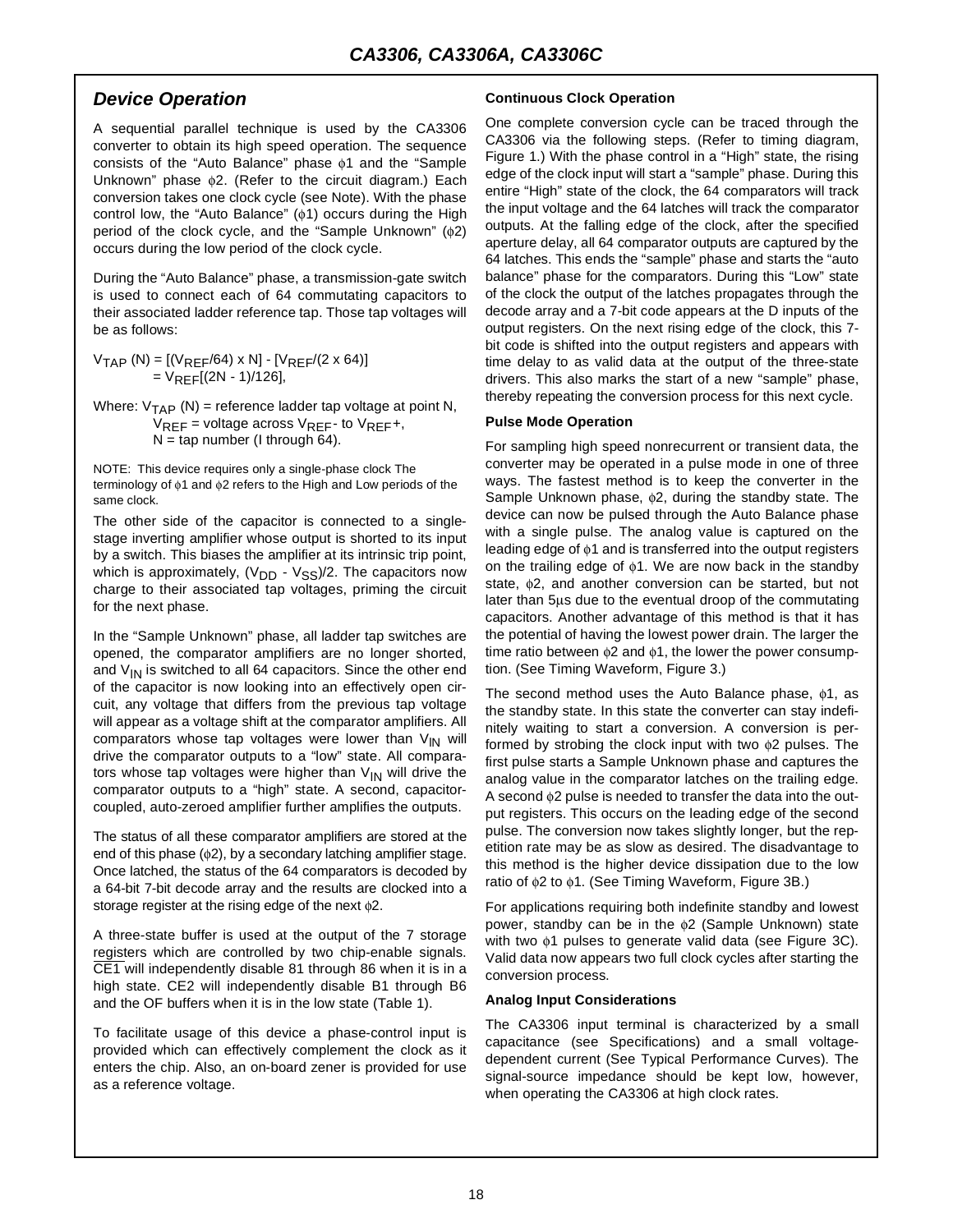The CA3306 outputs a short (less than 10ns) current spike of up to several mA amplitude (See Typical Performance Curves) at the beginning of the sample phase. (To a lesser extent, a spike also appears at the beginning of auto balance.) The driving source must recover from the spike by the end of the same phase, or a loss of accuracy will result.

A locally terminated 50 $\Omega$  or 75 $\Omega$  source is generally sufficient to drive the CA3306. If gain is required, a high speed, fast settling operational amplifier, such as the HA-5033, HA-2542, or HA5020 is recommended.

#### **Digital Input And Output Interfacing**

The two chip-enable and the phase-control inputs are standard CMOS units. They should be driven from less than 0.3 x  $V_{DD}$  to at least 0.7 x  $V_{DD}$ . This can be done from 74HC series CMOS (QMOS), TTL with pull-up resistors, or, if V<sub>DD</sub> is greater than the logic supply, open collector or open drain drivers plus pull-ups. (See Figure 20.)

The clock input is more critical to timing variations, such as φ1 becoming too short, for instance. Pull-up resistors should generally be avoided in favor of active drivers. The clock input may be capacitively coupled, as it has an internal  $50k\Omega$ feedback resistor on the first buffer stage, and will seek its own trip point. A clock source of at least  $1V_{P-P}$  is adequate, but extremely non-symmetrical waveforms should be avoided.

The output drivers have full rail-to-rail capability. If driving CMOS systems with  $V_{DD}$  below the  $V_{DD}$  of the CA3306, a CD74HC4050 or CD74HC4049 should be used to step down the voltage. If driving LSTTL systems, no step-down should be necessary, as most LSTTLs will take input swings up to 10V to 15V.

Although the output drivers are capable of handling typical data bus loading, the capacitor charging currents will produce local ground disturbances. For this reason, an external bus driver is recommended.

#### **Increased Accuracy**

In most cases the accuracy of the CA3306 should be sufficient without any adjustments. In applications where accuracy is of utmost importance, three adjustments can be made to obtain better accuracy; i.e., offset trim, gain trim, and midpoint trim.

#### **Offset Trim**

In general offset correction can be done in the preamp circuitry by introducing a DC shift to  $V_{\text{IN}}$  or by the offset trim of the operational amplifier. When this is not possible the  $V_{RFF}$ - input can be adjusted to produce an offset trim. The theoretical input voltage to produce the first transition is  $\frac{1}{2}$ LSB. The equation is as follows:

$$
V_{IN}
$$
 (0 to 1 transition) =  $^{1}_{/2}$  LSB =  $^{1}_{/2}$ ( $V_{REF}/64$ )  
=  $V_{REF}/128$ .

If  $V_{1N}$  for the first transition is less than the theoretical, then a single-turn 50 $\Omega$  pot connected between  $V_{REF}$ - and ground will accomplish the adjustment. Set  $V_{IN}$  to  $1/2$  LSB and trim the pot until the 0 to 1 transition occurs.

If  $V_{IN}$  for the first transition is greater than the theoretical, then the 50 $\Omega$  pot should be connected between  $V_{\text{REF}}$  and a negative voltage of about 2 LSBs. The trim procedure is as stated previously.

#### **Gain Trim**

In general the gain trim can also be done in the preamp circuitry by introducing a gain adjustment for the operational amplifier. When this is not possible, then a gain adjustment circuit should be made to adjust the reference voltage. To perform this trim,  $V_{IN}$  should be set to the 63 to overflow transition. That voltage is  $1/2$  LSB less than  $V_{REF}$ + and is calculated as follows:

 $V_{\textsf{IN}}$  (63 to 64 transition) =  $V_{\textsf{REF}}$  -  $V_{\textsf{REF}}$ /128  $= V_{REF}(127/128).$ 

To perform the gain trim, first do the offset trim and then apply the required  $V_{IN}$  for the 63 to overtlow transition. Now adjust  $V_{REF}$ + until that transition occurs on the outputs.

#### **Midpoint Trim**

The reference center (RC) is available to the user as the midpoint of the resistor ladder. To trim the midpoint, the offset and gain trims should be done first. The theoretical transition from count 31 to 32 occurs at  $31<sup>1</sup>/2$  LSBs. That voltage is as follows:

 $V_{\text{IN}}$  (31 to 32 transition) = 31.5 ( $V_{\text{REF}}$ /64)  $= V_{RFF}(63/128)$ .

An adjustable voltage follower can be connected to the RC pin or a 2K pot can be connected between  $V_{RFF}$ + and  $V_{REF}$ - with the wiper connected to RC. Set  $V_{IN}$  to the 31 to 32 transition voltage, then adjust the voltage follower or the pot until the transition occurs on the output bits.

The Reference Center point can also be used to create unique transfer functions. The user must remember, however, that there is approximately 120 $\Omega$  in series with the RC pin.

# *Applications*

#### **7-Bit Resolution**

To obtain 7-bit resolution, two CA3306s can be wired together. Necessary ingredients include an open-ended ladder network, an overtlow indicator, three-state outputs, and chip-enabler controls - all of which are available on the CA3306.

The first step for connecting a 7-bit circuit is to totem-pole the ladder networks, as illustrated in Figure 17. Since the absolute resistance value of each ladder may vary, external trim of the mid-reference voltage may be required.

The overflow output of the lower device now becomes the seventh bit. When it goes high, all counts must come from the upper device. When it goes low, all counts must come from the lower device. This is done simply by connecting the lower overflow signal to the CE1 control of the lower A/D converter and the CE2 control of the upper A/D converter. The three-state outputs of the two devices (bits 1 through 6) are now connected in parallel to complete the circuitry.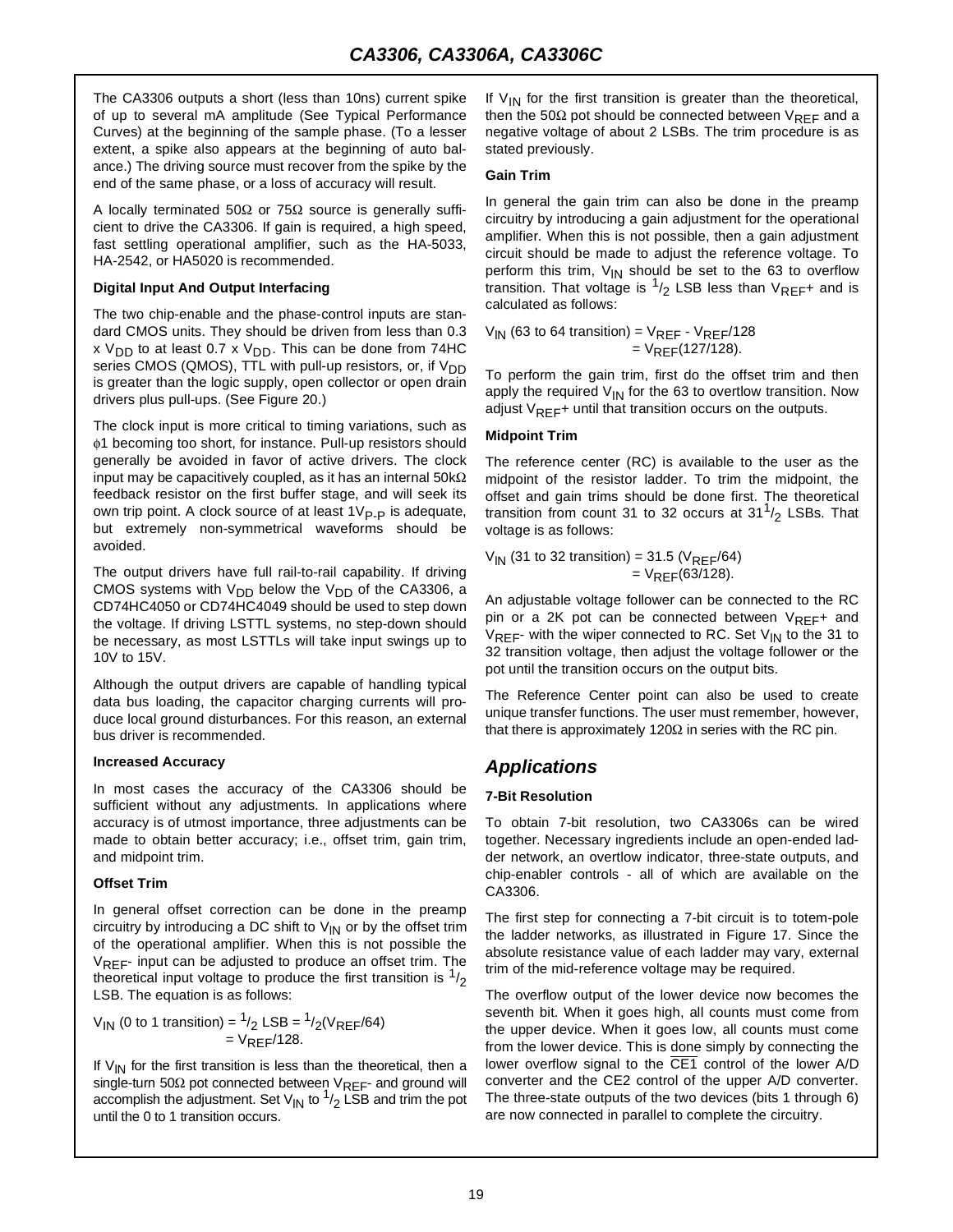#### **Doubled Sampling Speed**

The phase control and both positive and negative true chip enables allow the parallel connection of two CA3306s to double the sampling speed. Figure 18 shows this configuration. One converter samples on the positive phase of the clock, and the second on the negative. The outputs are also alternately enabled. Care should be taken to provide a near square-wave clock it operating at close to the maximum clock speed for the devices.

#### **8-Bit to 12-Bit Conversion Techniques**

To obtain 8-bit to 12-bit resolution and accuracy, use a feedforward conversion technique. Two A/D converters will be needed to convert up to 11 bits; three A/D converters to convert 12 bits. The high speed of the CA3306 allows 12-bit conversions in the 500ns to 900ns range.

The circuit diagram of a high-speed 12-bit A/D converter is shown in Figure 19. In the feed-forward conversion method two sequential conversions are made. Converter A first does a coarse conversion to 6 bits. The output is applied to a 6-bit D/A converter whose accuracy level is good to 12 bits. The D/A converter output is then subtracted from the input voltage, multiplied by 32, and then converted by a second flash A/D converter, which is connected in a 7-bit configuration. The answers from the first and second conversions are added together with bit 1 of the first conversion overlapping bit 7 of the second conversion.

When using this method, take care that:

- The linearity of the first converter is better than  $\frac{1}{2}$  LSB.
- An offset bias of 1 LSB (1/64) Is subtracted from the first conversion since the second converter is unipolar.
- The D/A converter and its reference are accurate to the total number of bits desired for the final conversion (the A/D converter need only be accurate to 6 bits).

The first converter can be offset-biased by adding a 20Ω resistor at the bottom of the ladder and increasing the reference voltage by 1 LSB. If a 6.4V reference is used in the system, for example, then the first CA3306 will require a 6.5V reference.

# *Definitions*

#### **Dynamic Performance Definitions**

Fast Fourier Transform (FFT) techniques are used to evaluate the dynamic performance of the converter. A low distortion sine wave is applied to the input, it is sampled, and the output is stored in RAM. The data is then transformed into the frequency domain with a 4096 point FFT and analyzed to evaluate the dynamic performance of the A/D. The sine wave input to the part is -0.5dB down from full scale for all these tests.

#### **Signal-to-Noise (SNR)**

SNR is the measured RMS signal to RMS noise at a specified input and sampling frequency. The noise is the RMS sum of all of the spectral components except the fundamental and the first five harmonics.

#### **Signal-to-Noise + Distortion Ratio (SINAD)**

SINAD is the measured RMS signal to RMS sum of all other spectral components below the Nyquist frequency excluding DC.

#### **Effective Number of Bits (ENOB)**

The effective number of bits (ENOB) is derived from the SINAD data. ENOB is calculated from:

 $ENOB = (SINAD - 1.76 + V_{CORR})/6.02$ 

where:  $V_{CORR} = 0.5dB$ .

#### **Total Harmonic Distortion (THD)**

THD is the ratio of the RMS sum of the first 5 harmonic components to the RMS value of the measured input signal.

## *Operating and Handling Considerations*

#### **HANDLING**

All inputs and outputs of Intersil CMOS devices have a network for electrostatic protection during handling. Recommended handling practices for CMOS devices are described in AN6525. "Guide to Better Handling and Operation of CMOS Integrated Circuits."

#### **OPERATING**

#### **Operating Voltage**

During operation near the maximum supply voltage limit, care should be taken to avoid or suppress power supply turn-on and turn-off transients, power supply ripple, or ground noise; any of these conditions must not cause  $V<sub>DD</sub>$  -  $V<sub>SS</sub>$  to exceed the absolute maximum rating.

#### **Input Signals**

To prevent damage to the input protection circuit, input signals should never be greater than  $V_{DD}$  nor less than  $V_{SS}$ . Input currents must not exceed 20mA even when the power supply is off. The zener (pin 4) is the only terminal allowed to exceed V<sub>DD</sub>.

#### **Unused Inputs**

A connection must be provided at every input terminal. All unused input terminals must be connected to either  $V_{DD}$  or V<sub>SS</sub>, whichever is appropriate.

#### **Output Short Circuits**

Shorting of outputs to  $V_{DD}$  or  $V_{SS}$  may damage CMOS devices by exceeding the maximum device dissipation.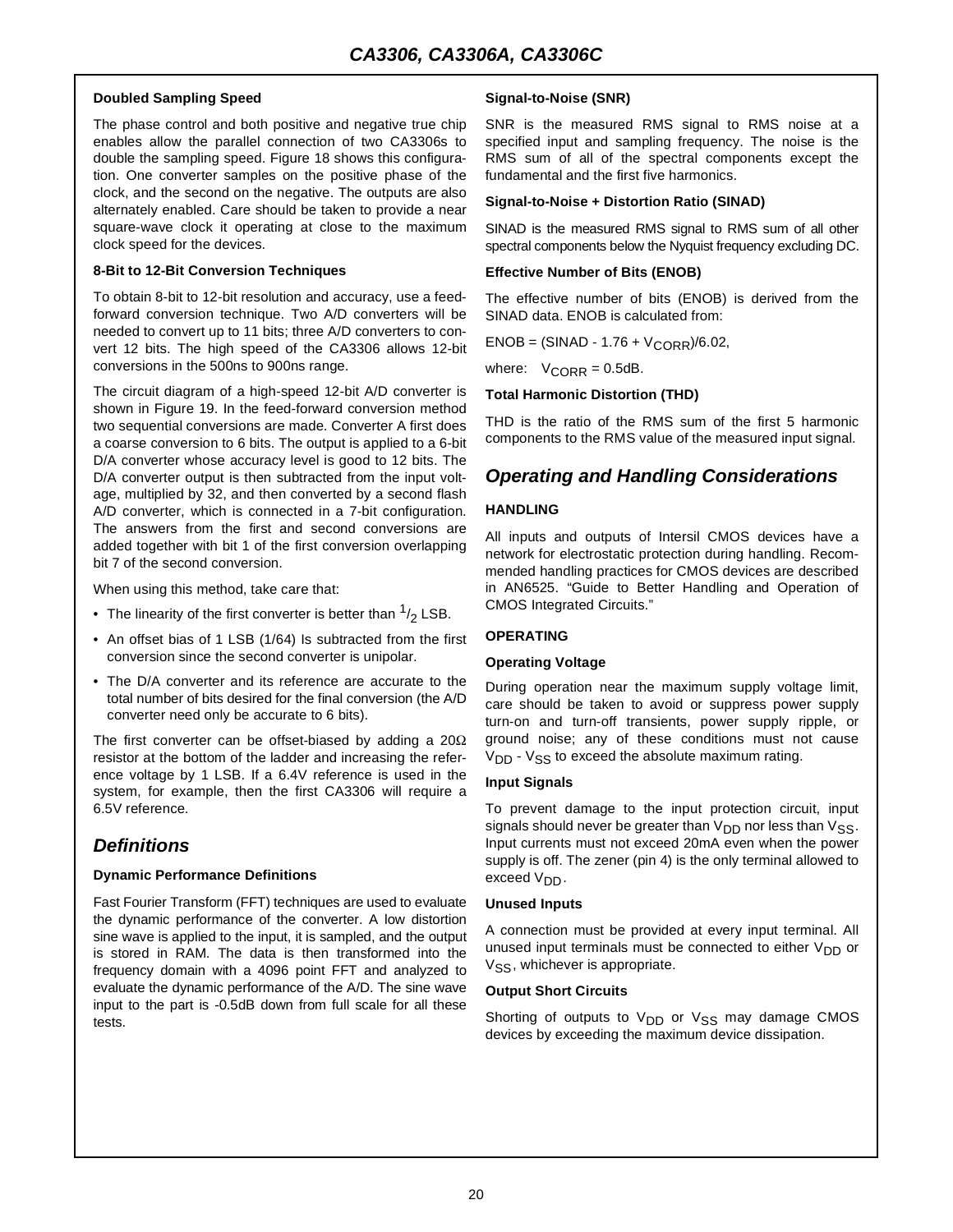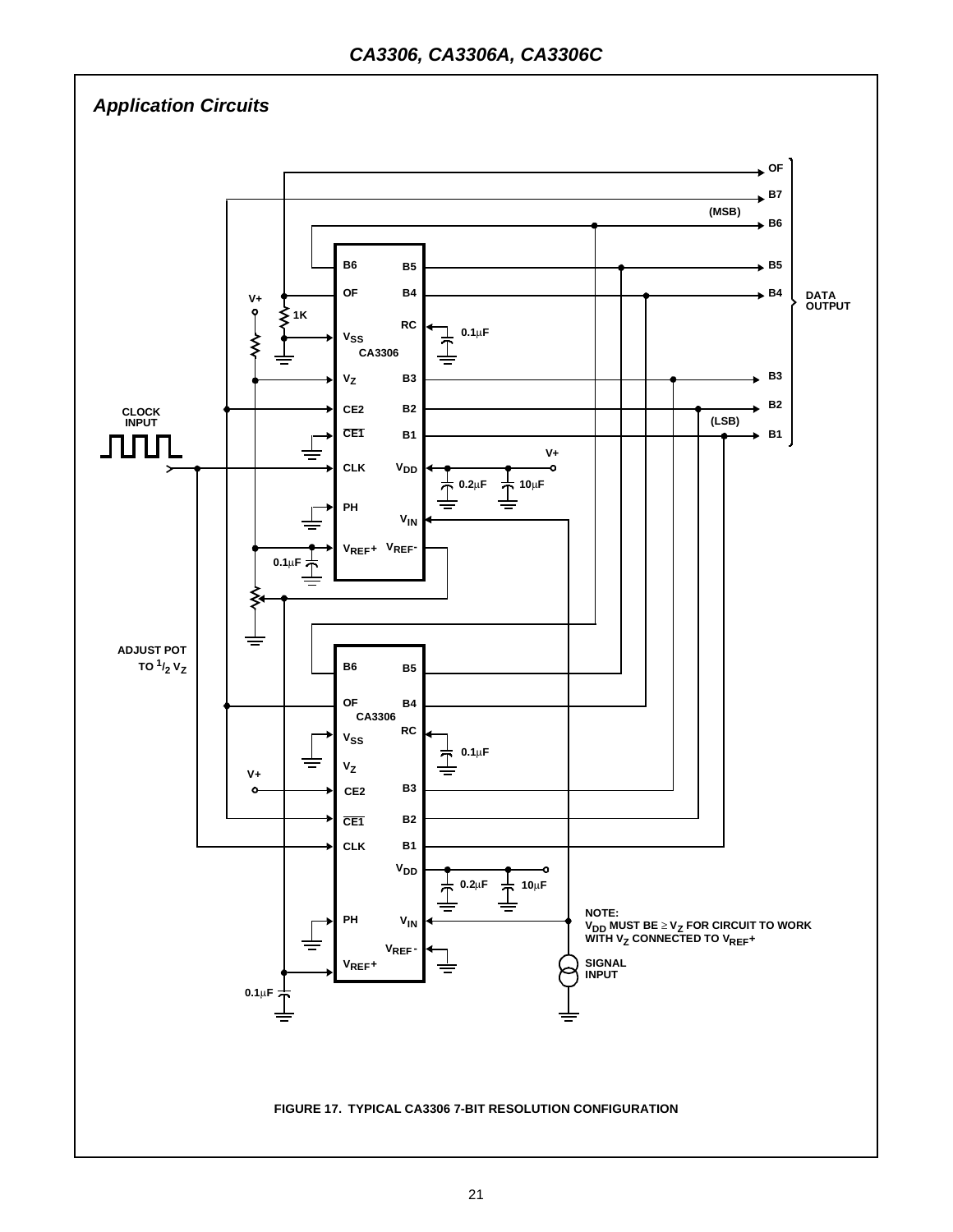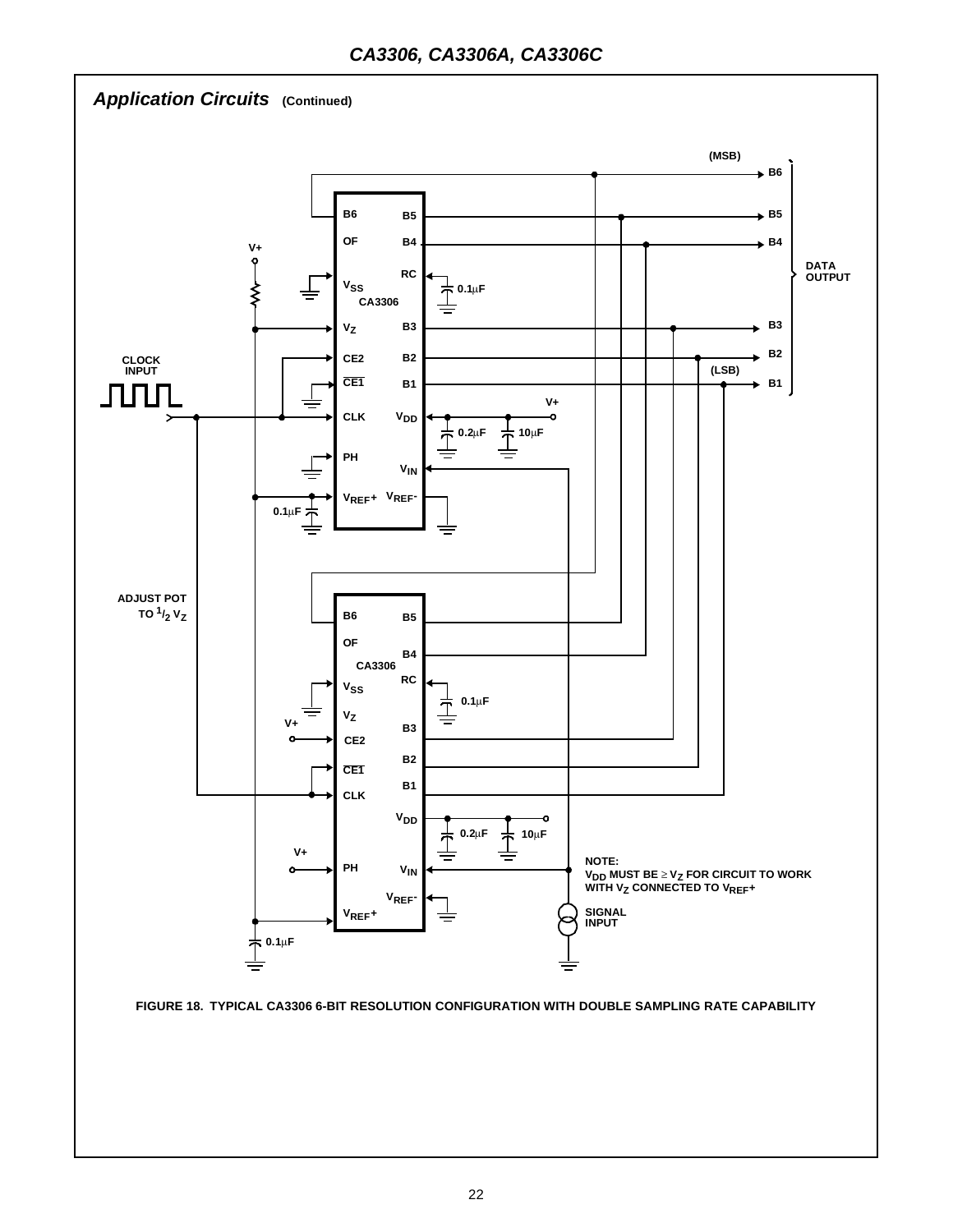

**FIGURE 19. TYPICAL CA3306, 800ns, 12-BIT ADC SYSTEM**